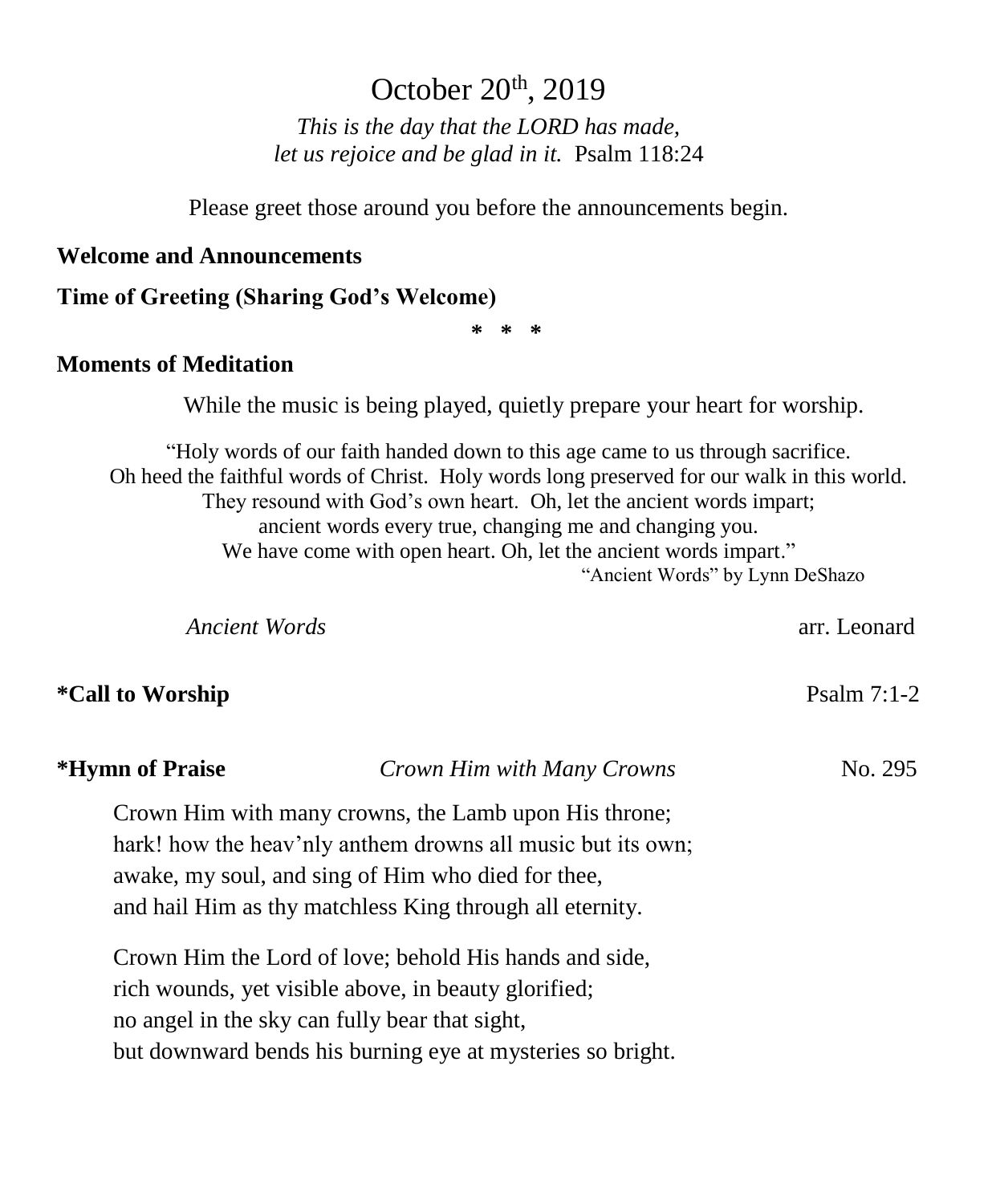Crown Him the Lord of peace; whose pow'r a scepter sways from pole to pole, that wars may cease, absorbed in prayer and praise; His reign shall know no end; and round His pierced feet fair flow'rs of paradise extend their fragrance ever sweet.

Crown Him the Lord of years, the Potentate of time; Creator of the rolling spheres, ineffably sublime. All hail, Redeemer, hail! For Thou hast died for me; Thy praise shall never, never fail throughout eternity.

## **\*Prayer of Invocation**

# **Scripture Reading** Acts 16:16-24 Pew Bible Page 1721

# **Prayer of Confession**

Heavenly Father, we confess our sin before You and ask that You would once again forgive us. We acknowledge that we are poor sinners, conceived and born in guilt and corruption, prone to do evil, and unable to do good. Because of our sins we endlessly violate Your commandments. We ask You, O Lord, that You would continue to work heartfelt sorrow in our lives so that we may always repent and turn away from all our offenses. Have mercy on us, most gracious God, for the sake of Your son Jesus Christ our Lord. And in removing our guilt, also grant us daily increase of the grace of Your Holy Spirit and produce in us the fruits of holiness. Through Jesus Christ our Lord. Amen.

# **Assurance of Pardoning Grace** Psalm 7:6-7

**<sup>6</sup>** Arise, O Lord, in your anger; lift yourself up against the fury of my enemies; awake for me; you have appointed a judgment.**<sup>7</sup>**Let the assembly of the peoples be gathered about you; over it return on high.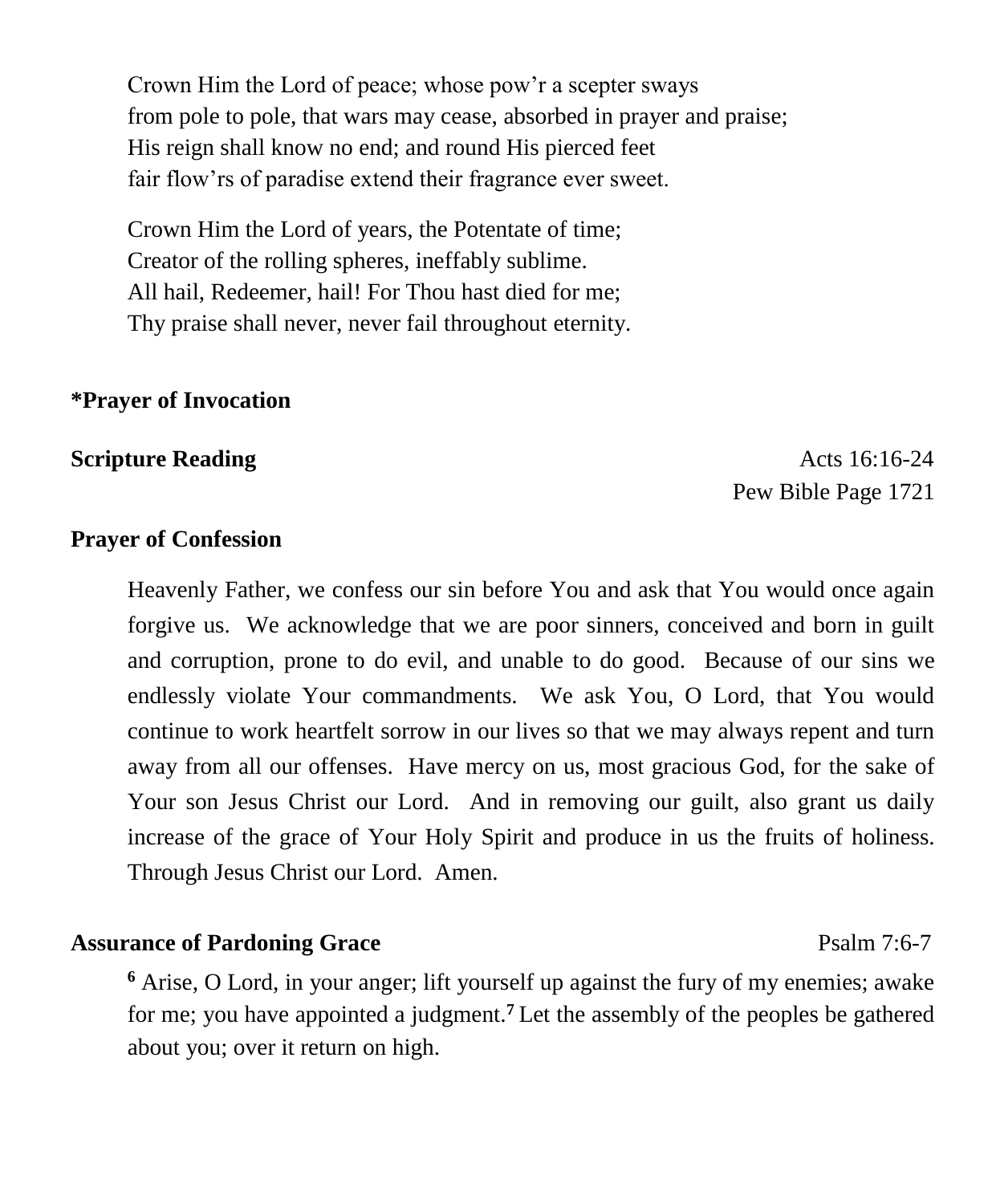A mighty fortress is our God, a bulwark never failing; our helper He amid the flood of mortal ills prevailing. For still our ancient foe doth seek to work us woe; His craft and pow'r are great; and armed with cruel hate, on earth is not His equal.

Did we in our own strength confide, our striving would be losing; were not the right man on our side, the man of God's own choosing. Dost ask who that may be? Christ Jesus, it is He, Lord Sabaoth His name, from age to age the same, and He must win the battle.

And though this world with devils filled, should threaten to undo us, we will not fear, for God hath willed His truth to triumph through us. The prince of darkness grim, we tremble not for him; his rage we can endure, for lo! his doom is sure; one little word shall fell him.

That Word above all earthly pow'rs, no thanks to them, abideth; the Spirit and the gifts are ours through Him who with us sideth. Let goods and kindred go, this mortal life also; the body they may kill: God's truth abideth still; His kingdom is forever.

# **New City Catechism Question # 3**

# **How many persons are there in God?**

There are three persons in the one true and living God: the Father, the Son, and the Holy Spirit. They are the same in substance, equal in power and glory.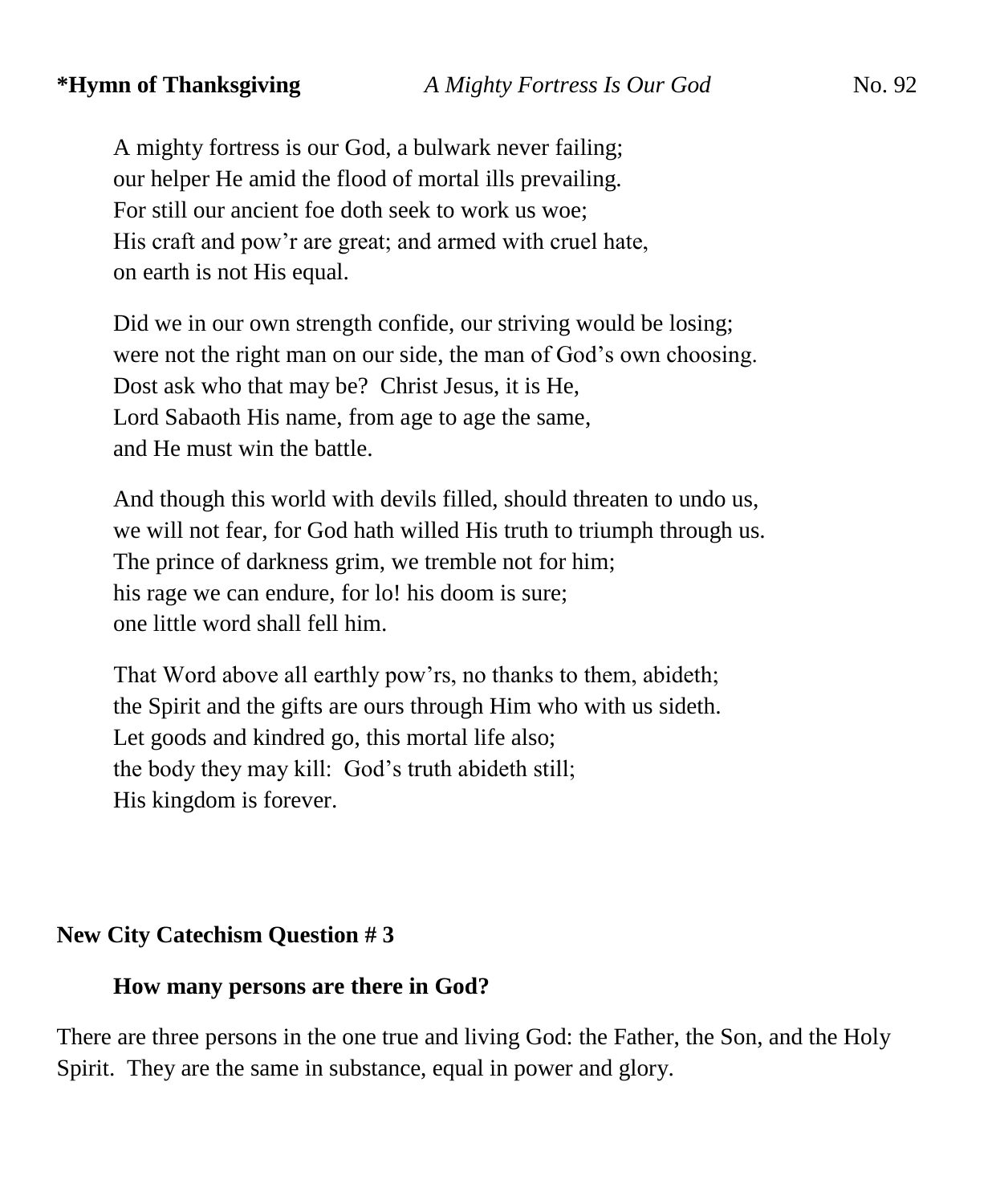| <b>Tithes and Offering</b> | Grace Greater Than Our Sin / By His Grace | arr. Tornquist |
|----------------------------|-------------------------------------------|----------------|
|----------------------------|-------------------------------------------|----------------|

| <i><b>*Hymn of Preparation</b></i> | The Sands of Time Are Sinking | No. 546 |
|------------------------------------|-------------------------------|---------|
|------------------------------------|-------------------------------|---------|

Tune: Rutherford (*How Blest Is He Whose Trespass*)

The sands of time are sinking, the dawn of heaven breaks, the summer morn I've sighed for, the fair sweet morn awakes; dark, dark hath been the midnight, but dayspring is at hand, and glory, glory dwelleth in Emmanuel's land.

The King there in His beauty without a veil is seen; it were a well-spent journey though sev'n deaths lay between: the Lamb with His fair army doth on Mount Zion stand, and glory, glory dwelleth in Emmanuel's land.

O Christ, He is the fountain, the deep sweet well of love! The streams on earth I've tasted more deep I'll drink above: there to an ocean fullness His mercy doth expand, and glory, glory dwelleth in Emmanuel's land.

The bride eyes not her garment, but her dear bridegroom's face; I will not gaze at glory, but on my King of grace; not at the crown He gifteth, but on His pierced hand: the Lamb is all the glory of Emmanuel's land.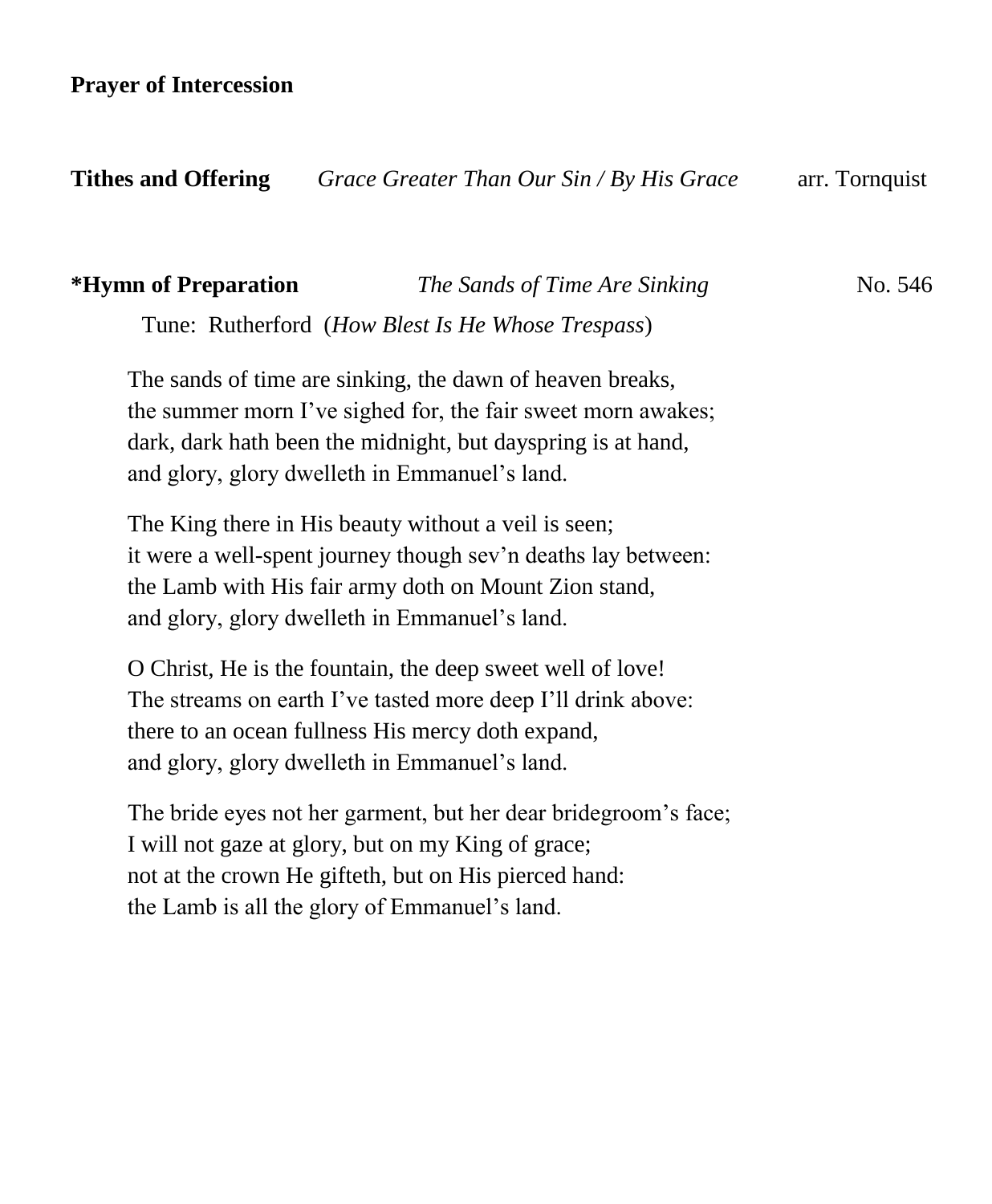**Sermon** Shoulder to Shoulder: Gospel Partnership in PhilippiPhilippians 1:27-2:11 Pew Bible Page 1827 Outline:

1. Our Goal

2. Our Motives

3. Our Example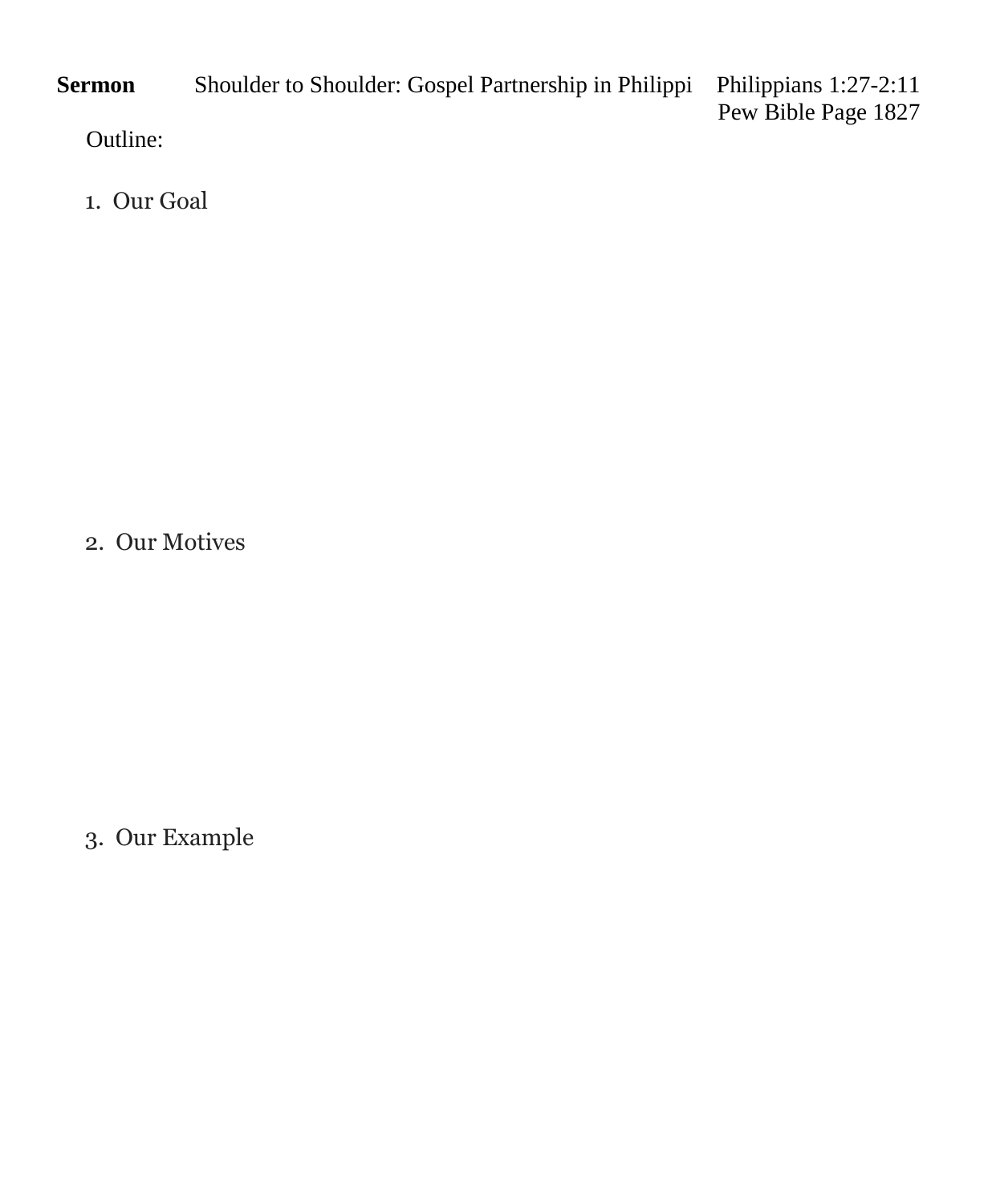## **\*Hymn of Response** *I Am Thine, O Lord, I Have Heard Thy Voice* No. 533

I am Thine, O Lord, I have heard Thy voice, and it told Thy love to me; but I long to rise in the arms of faith, and be closer drawn to Thee. Draw me nearer, nearer, nearer blessed Lord, to the cross where Thou hast died; draw me nearer, nearer, nearer blessed Lord, to Thy precious, bleeding side.

Consecrate me now to Thy service, Lord, by the pow'r of grace divine; let my soul look up with a steadfast hope, and my will be lost in Thine. Draw me nearer, nearer, nearer blessed Lord, to the cross where Thou hast died; draw me nearer, nearer, nearer blessed Lord, to Thy precious, bleeding side.

O the pure delight of a single hour that before Thy throne I spend, when I kneel in prayer, and with Thee, my God, I commune as friend with friend. Draw me nearer, nearer, nearer blessed Lord, to the cross where Thou hast died; draw me nearer, nearer, nearer blessed Lord, to Thy precious, bleeding side.

There are depths of love that I cannot know till I cross the narrow sea; there are heights of joy that I may not reach till I rest in peace with Thee. Draw me nearer, nearer, nearer blessed Lord, to the cross where Thou hast died; draw me nearer, nearer, nearer blessed Lord, to Thy precious, bleeding side.

### **\*Benediction**

# **\*Gloria Patri** No. 735

Glory be to the Father, and to the Son, and to the Holy Ghost; as it was in the beginning, is now, and ever shall be, world without end. Amen, amen.

**\*Postlude** *I Love Thy Kingdom, Lord* arr. Leonard

**\* Congregation:** Please stand as able.

**\* \* \* \* \* \* \* \***

**Piano Denise O'Neal Scripture Reading Scripture Reading Lucy Hrivnak Intercessory Prayer Bruce Stoltzfus, Elder**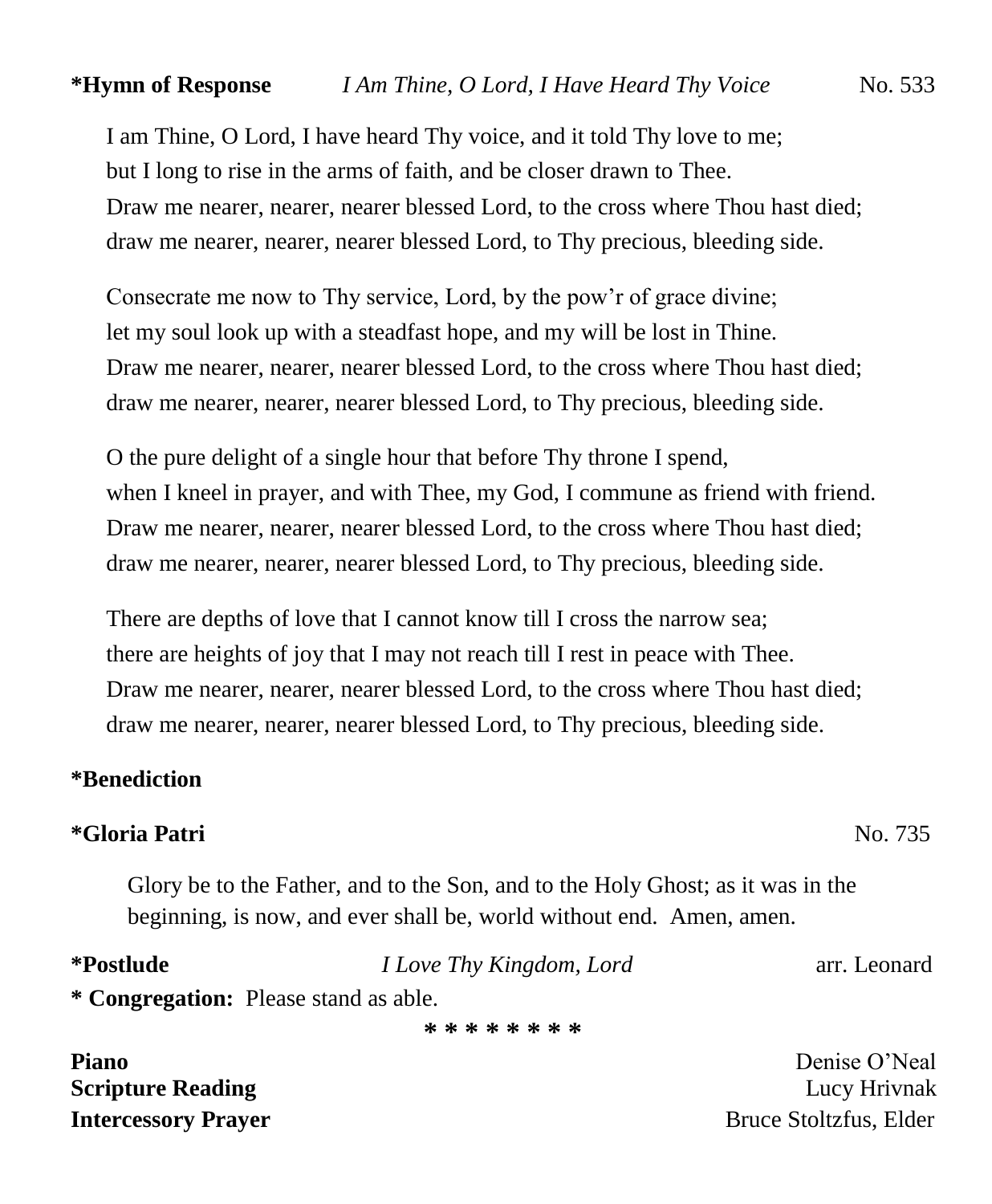# **Serving the Lord**

|                   | 10/20            | 10/27               | 11/03          |
|-------------------|------------------|---------------------|----------------|
|                   | L. Martin,       | F. Armstrong,       | C. Tuitman,    |
| <b>AM Nursery</b> | Grace M.         | Cordie A.           | Alanna T.      |
| Greeters          | Stechly          | Trujillo            | Hale/Grass     |
| <b>Treats</b>     | J. Rogers        | Lauer               | <b>Hrivnak</b> |
| Serve/Cleanup     | Lindborg         | Lauer               | <b>Hrivnak</b> |
| Audio             | B. Schoon        | <b>B.</b> Armstrong | B. Schoon      |
| Elder of the Week | <b>Stoltzfus</b> | Schoon              | Schoon         |

# **Weekly Calendar**

| <b>DATE</b>      | <b>TIME</b> | <b>EVENT</b>                            |
|------------------|-------------|-----------------------------------------|
| <b>SUN 10/20</b> | $9:00$ AM   | <b>Opening Exercises</b>                |
|                  | 9:15 AM     | <b>Sunday School Classes</b>            |
|                  | 10:30 AM    | <b>Worship Service</b>                  |
|                  | 6:00 PM     | <b>Prayer Meeting – Missions Focus</b>  |
| <b>MON 10/21</b> | 6:00 PM     | <b>Hrivnak Care Group</b>               |
| <b>WED 10/23</b> | 9:30 AM     | Women's Bible Study                     |
| <b>SAT 10/26</b> | 11:00 AM    | Apple Cider Activity (all church event) |
| <b>SUN 10/27</b> | 9:00 AM     | <b>Opening Exercises</b>                |
|                  | 9:15 AM     | <b>Sunday School Classes</b>            |
|                  | 10:30 AM    | <b>Worship Service</b>                  |

# **Important Upcoming Events**